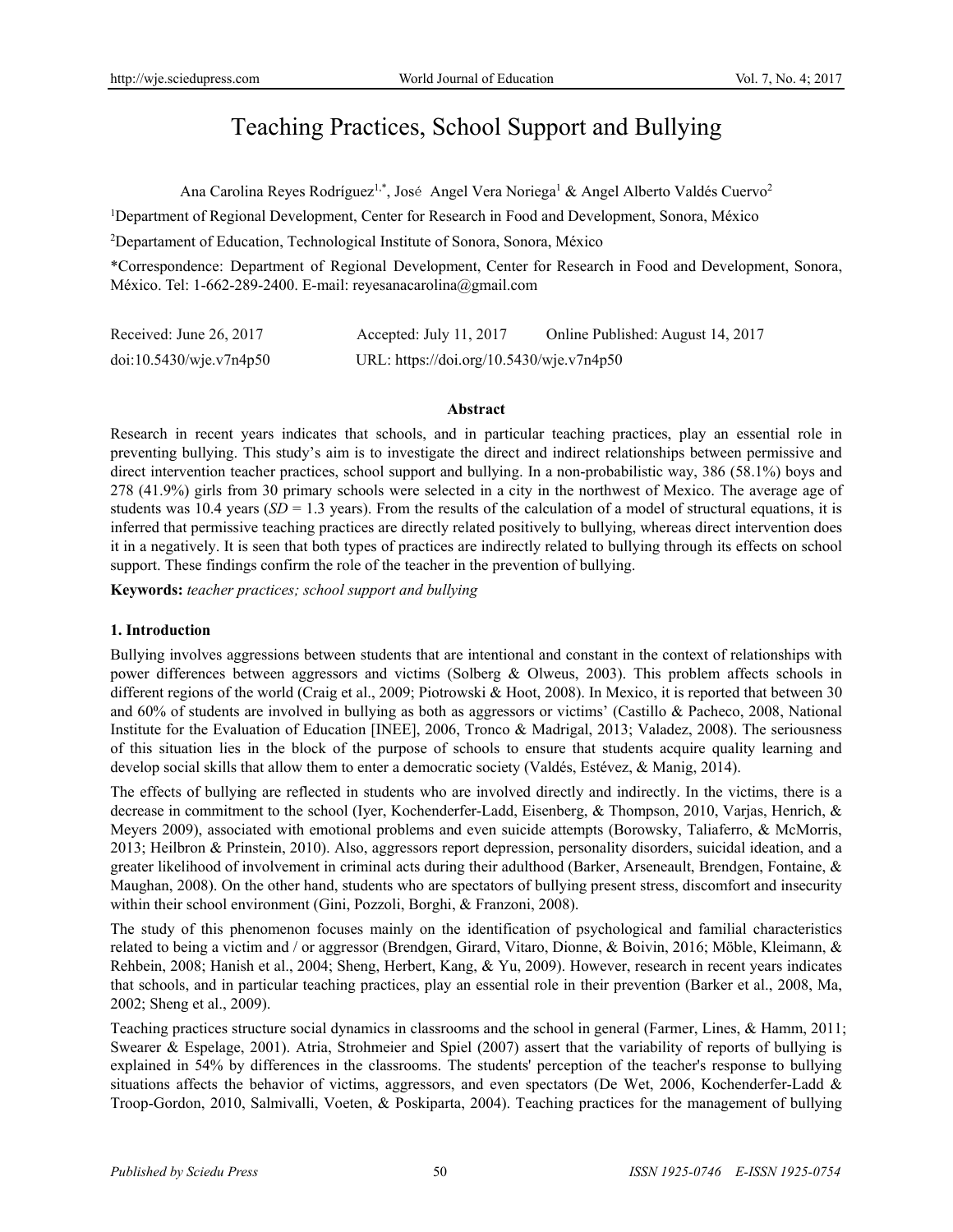involve the actions taken by teachers to deal with situations of aggression among students (Bauman, Rigby, & Hoppa, 2008).

Teaching practices send an implicit message to students about the extent to which teacher approves or disapproves of this behavior (Troop-Gordon & Ladd, 2013, Yoon, 2004). Teachers' responses that are perceived by their students as approving victimization, whether or not the teacher's intention, increase the frequency and intensity of the phenomenon (Bauman & Del Río, 2006; Byers, Caltabiano, & Caltabiano, 2011; Yoon, 2004). On the other hand, practices that disapprove of bullying demonstrate to students that teachers are interested in caring for interactions in the classroom, and school (Rodkin & Gest, 2011).

Permissive practices involve teachers' actions such as not intervening to stop the aggression, holding the victim accountable for the aggression and not punishing the aggressor (Kochenderfer-Ladd & Pelletier, 2008, Struyf, Adriaensens, & Meynen, 2011, Troop- Gordon & Ladd, 2013, Valdés, Martínez, & Carlos, 2017). Although evidence suggests that bullying increases if the aggressor succeeds in exercising his or her power over the victim without consequences, reports indicate that a large number of teachers do not intervene or do so inappropriately (Bradshaw, Sawyer, & O 'Brennan, 2007; Rigby & Bagshaw, 2003; Song & Swearer, 2002).

Practices of direct intervention are those where the teacher stops any form of aggression among students, protects the victim and punishes the aggressor. There is evidence that these practices reduce the frequency of bullying (Rigby, 2014; Veenstra, Lindenberg, Huitsing, Sainio, & Salmivalli, 2014, Yoon & Kerber, 2003). Teaching practices of direct intervention are positively related to students' perceptions of support at school (Burger, Strohmeier, Sprober, Bauman, & Rigby, 2015; Marshall, Yarber, Sherwood-La, Gray, & Estell, 2015; Reinke & Herman, 2002). School support may involve emotional, instrumental, and informational aids (Demaray, Malecki, Davidson, Hodgson, & Rebus, 2005). Teaching support refers to the students' perception of academic, psychological and/or emotional support by their teachers (Alampay & Macapagal, 2011; Hughes, Cavell, & Willson, 2001). This support is associated with improved academic and social performance of students (Brewster & Bowen, 2004; Flaspholer, Elfstrom, Vanderzee, & Sink, 2009; Vedder, Boekaerts, & Seegers, 2005). The perception of teacher support decreases the risk of students being involved in bullying situations. Also decreases the risk of students being involved in bullying situations. Past and emerging studies (Di Stasio, Savage, & Burgos, 2016, Flaspholer et al., 2009, McNeely & Falci, 2004, Natvig, Albrektsen, & Qvarnstrom, 2001) suggest that when students feel protected by teachers and can talk to them about their problems, they feel empowered. Therefore, those factors seem to decrease the probability of being victimized.

Although there is evidence about the effects of teaching practices and school support with bullying, several gaps were identified in the literature. First, few studies address the indirect effects of teaching practices through their impact on school support in bullying. Second, no studies were identified in Latin America that investigated the relationships considered in the study model (teaching practices, school social support, and bullying). Third, in Mexico, there are few studies related to school factors related to bullying.

Therefore, the present study aimed to test the direct and indirect relationships between teaching practices (permissive and direct intervention), school support and bullying (see Figure 1). Regarding the direct effects, it is expected that permissive teaching practices will be positively related to bullying, and direct teaching practices will do so negatively. Also, school support is negatively related to the frequency of bullying. As far as indirect effects are concerned, it is hypothesized that both practices will indirectly affect bullying through its relationship with school support. It is expected that permissive practices favor bullying by reducing school support and direct intervention practices will lessen it by increasing school support.



**Figure 1.** Theoretical Model of the Relationship between Teaching Practices, School Support and Bullying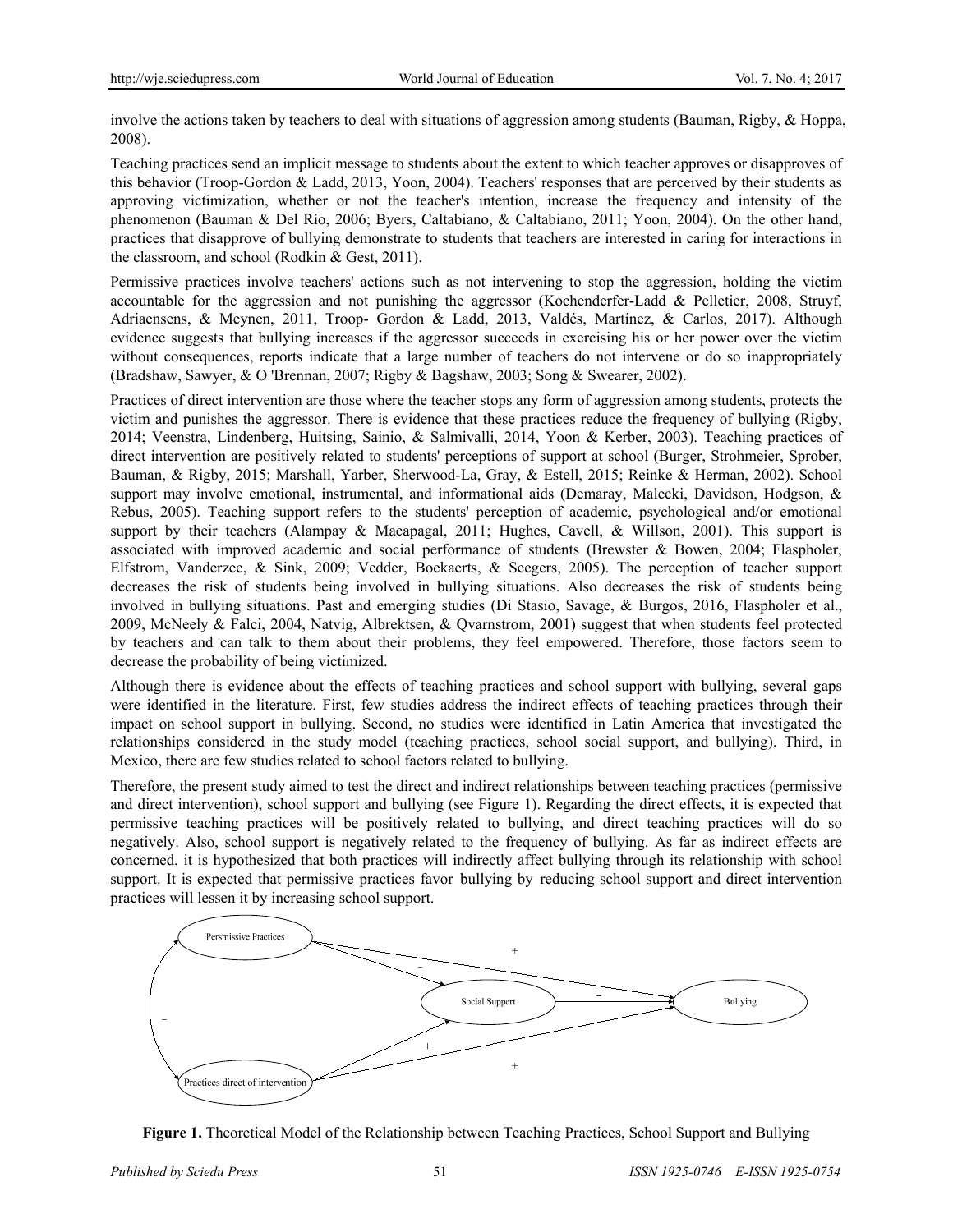# **2. Method**

# *2.1 Participants*

30 schools located in the different school zones of a city in the northwest of Mexico were selected in a non-probabilistic way, for this, the availability of the study was considered as the criterion. A sample of 664 students from 4th, 5th, and 6th grades was subsequently selected. The average age of participants was 10.4 years (*SD* = 1.3 years), of which  $386 (58.1\%)$  were boys, and  $278 (41.9\%)$  were girls.

# *2.2 Instruments*

## 2.2.1 Permissive Teaching Practices

A scale was designed specifically for the study based on the literature analysis on the subject (Conde, 2012, Ellis & Shute, 2007, Rigby, 2014, Valdés et al., 2017). The scale is composed of seven scenarios that illustrate different types of bullying. Students are asked to select how often their teachers perform four different types of behavior in the face of assaults (e.g., 'they do not intervene', 'they tell the victim to defend themselves'). The instrument was answered in a Likert format with five response options ranging from 0 (*never*) to 4 (*always*). Its reliability measured with Cronbach's Alpha was .93.

## 2.2.2 Teaching Practices of Direct Intervention

The subscale was used to measure practices of direct intervention of the teacher in situations of aggression among students of the instrument developed by Valdés et al. (PDNP, 2017). It measures four items of teacher behavior aimed at stopping the aggression, protecting the victim and punishing the aggressor (e.g., 'appropriately punishes the aggressor'). The instrument was answered with a Likert scale with five response options ranging from 0 (never) to 4 (always). Its reliability is measured with Cronbach's alpha was .86.

#### 2.2.3 School Support

The Malecki, Demaray and Elliot (2000) scale was adapted to measure students' perception of the support they receive at school to deal with bullying situations. The instrument is composed of six items (e.g., 'is there a teacher in charge of handling bullying allegations at school?'). It is responded in a Likert format with five response options ranging from 0 (never) to 4 (always). Cronbach's Alpha was .86.

## 2.2.4 Bullying

The scale developed by Valdés and Carlos (2014) was adapted. This version is composed of four items that evaluate the frequency of bullying perceived by the peers during the last month (example, "I am insulted by other students", "I am threatened by other students"). Likert scale was answered with five options of response 0 (*never*), 1 (*almost never, 0-2 assaults*), 2 (*sometimes, 3-5 assaults*), 3 (*almost always, 5-7 assaults*) and 4 (*always, more than 7 assaults*). The reliability measured with Cronbach's Alpha was .91.

## *2.3 Procedure*

Initially, the principals were informed of the purpose of the study and their authorization to access the students was requested. In a second moment, an informed consent letter was sent to the parents of the students where approval was requested for their children to participate in the study. Finally, students whose parents signed the informed consent were invited to participate voluntarily, guaranteeing the confidentiality of the information.

#### *2.4 Statistical Analysis*

The lost data were treated using the regression imputation method. First, a descriptive and correlation analysis were performed between the variables involved in the study with SPSS .23 support. Subsequently, a model of structural equations was calculated. To support the multivariate normality of the data, the AMOS bootstrap method (2,000 replicates with a 95% confidence interval) was used (Byrne, 2010). The maximum likelihood estimation (ML) method was used. As acceptable adjustment indices were considered:  $X^2$ , p (chi-square and associated probability) > .001, SRMR (square root of standardized residual)  $\leq$  .05, AGFI (adjusted goodness index), CFI (comparative adjustment index)  $\geq$  .95, RMSEA IC 90 (square root mean error approximation with its confidence interval)  $\leq$  .05 (Brown, 2015). Indirect effects were determined using the AMOS bootstrap method with a 95% confidence interval (Hayes, 2009).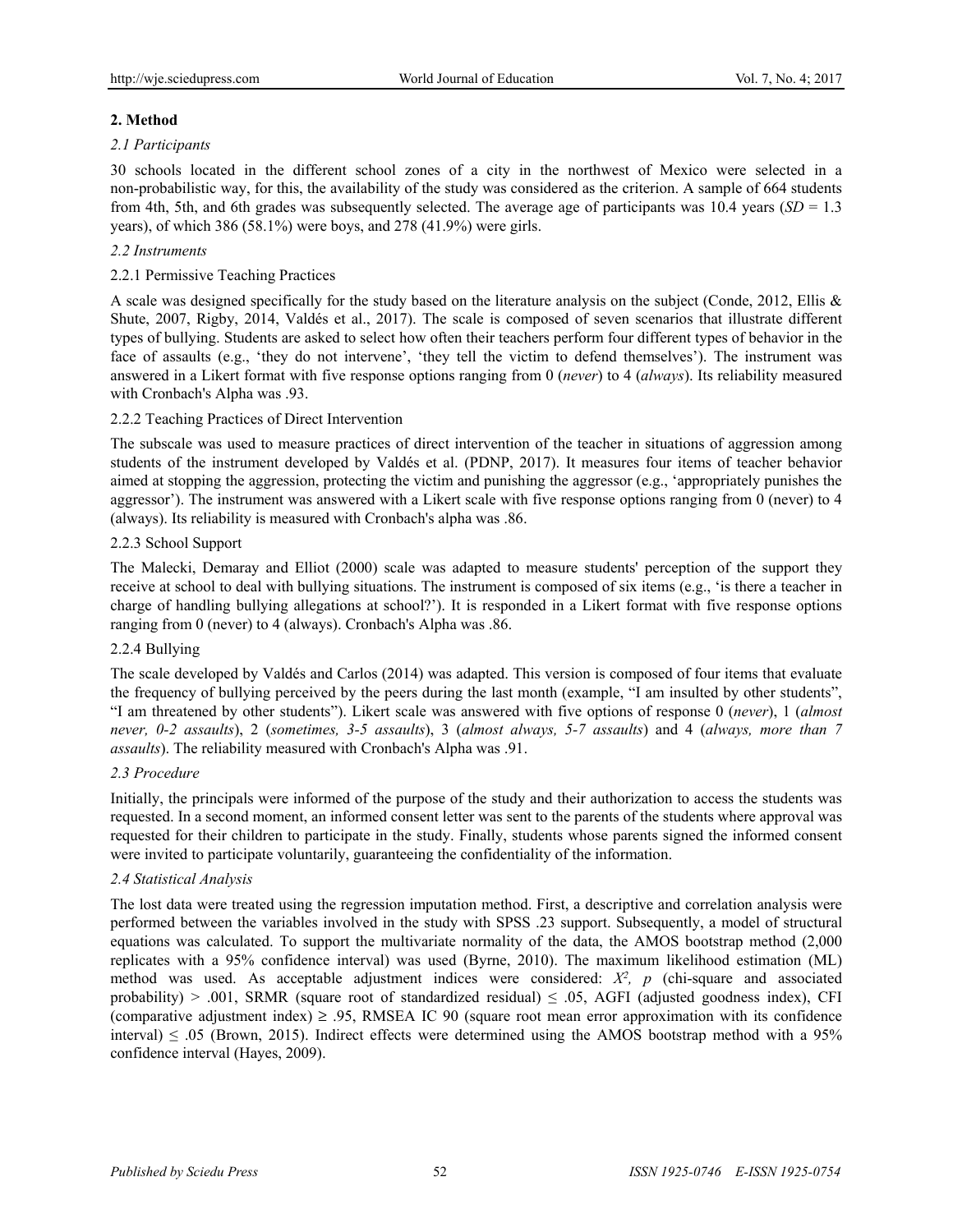#### **3. Results**

## *3.1 Correlations*

The correlations between permissive teaching practices, direct intervention practices and school support with bullying were significant and behaved in the sense proposed in the model (see Table 1).

**Table 1.** Measures, Standard Deviations and Correlations between Bullying and Variables Involved in the Study

| Variable                         |      | SD  |          |                          |          |                          |
|----------------------------------|------|-----|----------|--------------------------|----------|--------------------------|
| 1. Bullying                      |      |     | -        |                          |          |                          |
| 2. Permissive practices          | .56  | .75 | $.32***$ | $\overline{\phantom{0}}$ |          |                          |
| 3. Direct Intervention Practices | - 77 | .88 | $-18**$  | $-40***$                 |          |                          |
| 4. School support                | 2.84 | LO9 | $-34***$ | $-24**$                  | $.35***$ | $\overline{\phantom{0}}$ |

\**p* < .05. \*\**p* < .01. \*\*\**p* < .001.

Bullying was negatively correlated with teaching practices of direct intervention and school support, while with permissive practices it had a positive correlation. Social support was positively correlated with practices of direct intervention and negatively with permissive practices

## *3.2 Structural model*

The model explains 25% of the variance of bullying scores. The probability value associated with  $X<sup>2</sup>$  was significant  $(X^2 = 211, gl = 111, p < .000)$ , which can be explained due to the vulnerability of this test to the sample size. However, the values of the adjustment indices were adequate, suggesting that the model is empirically sustainable  $(SRMR = .05; AGFI = .95; CFI = .97; RMSEA = .036, IC 90 [.02 - .05])$  (see Figure 2).



**Figure 2.** Standardized Coefficients of the Relationship Model between Teaching Practices, School Support and Bullying.  $* p < .05.$   $* p < .01.$   $* * p < .001.$ 

From the analysis of the standardized beta coefficients of direct relationships, we infer that permissive teaching practices are negatively related to school support (*β* = -.37, *p* < .000) (*β* = -.37, *p* < .000) and positively to bullying (*β*  $=$  .29,  $p \lt 0.000$ ). On the other hand, direct intervention practices are positively associated with school support ( $\beta$ ) = .17, *p* < .000) and negatively with bullying (*β* = -15\*\*\*, *p* < .000). Likewise, school support has a negative effect on the frequency of bullying  $(\beta = -0.29, p < 0.000)$ . Regarding indirect relationships, the results show that both teaching practices are indirectly related to bullying through its effects on school support. Direct intervention practices indirectly reduce bullying because of its positive relationship with school  $(\beta = -17)$ , IC 95 [.09 -15],  $p < .000$  and permissive practices do so positively through its negative effect in school support

(*β* = .13, IC 95 [.09 -15], *p* < .000).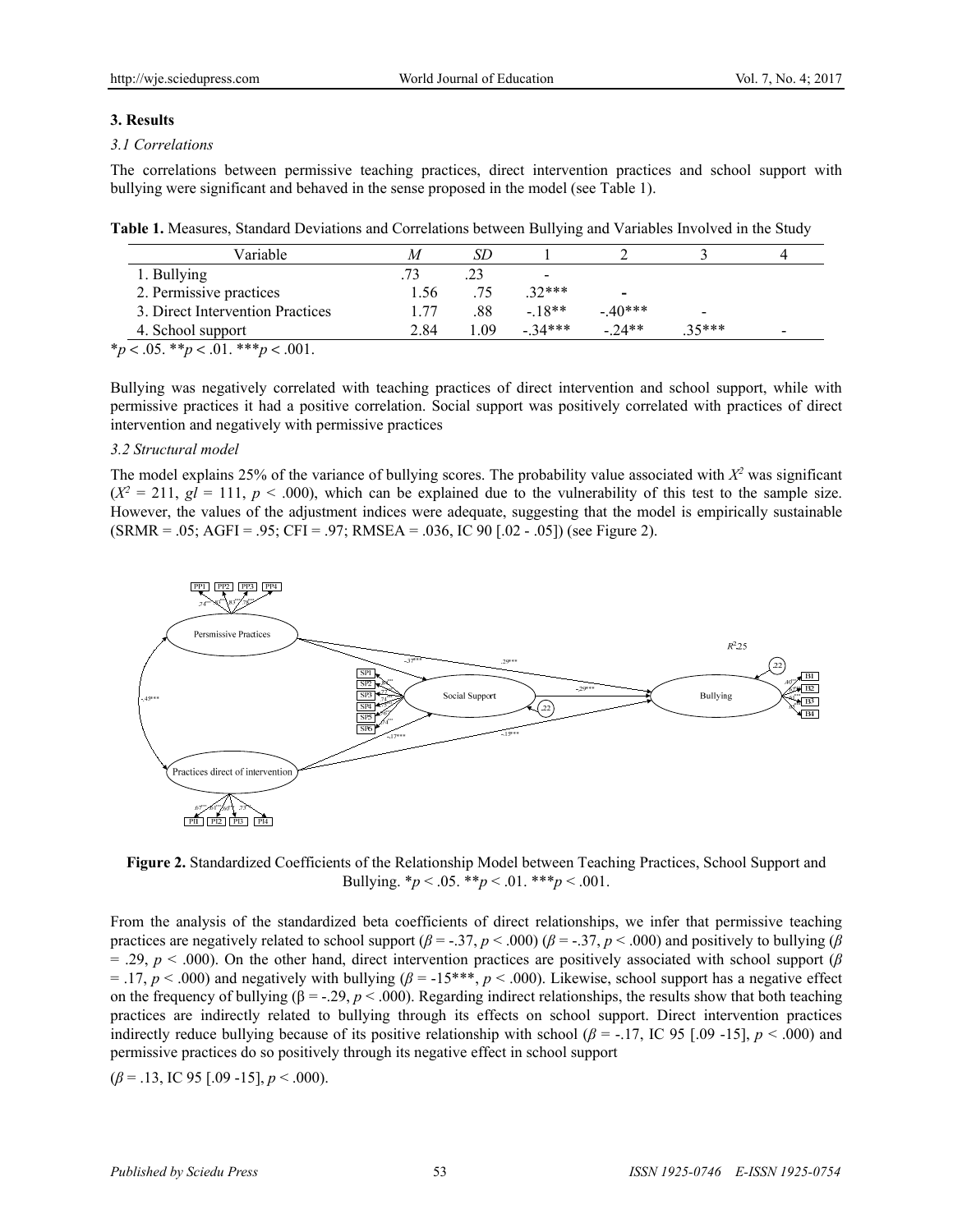# **4. Discussion**

The study analyzes the direct and indirect relationships between permissive teaching practices, direct intervention, school support, and bullying in primary school students. It was expected hat permissive teaching practices would be positively related both, directly and indirectly, through its negative effect on social support with bullying. Likewise, direct intervention practices would directly and indirectly reduce bullying, this last one by its positive action in school support.

Regarding the direct effects, results confirm what we expected from literature. It was found that permissive teaching practices have a positive effect on the frequency of bullying (Bauman & Del Río, 2006; Byers et al., 2011; Yoon, 2004). Furthermore, there is evidence suggesting that direct intervention practices decrease the manifestation of this problem (Olweus, 1993; Rodkin & Gest, 2011). Finally, results showed that social support teachers are related to lower bullying reports (Furlong & Chung, 1995; Perren & Alsaker, 2006; Perren & Hornung, 2005).

Findings suggest that teaching practices may favor or impair bullying reports in schools. While permissiveness favors the empowerment of the aggressor, increasing the vulnerability of victims. Direct intervention practices have the opposite effect, reducing the instrumental and affective gains of the aggressors and empowering the victims (James et al., 2008; Troop -Gordon & Ladd, 2013).

Regarding indirect effects, teaching practices affect the frequency of bullying through its relationship with school support. The use of permissive practices in the face of bullying causes a lower perception of the students' support to face these problems on the part of the school (Hyman et al., 2004; Wei, Williams, Chen, & Chang, 2010). There is evidence that lack of school support increases students' vulnerability, empowers perpetrators, and promotes non-committal behavior of viewers with victim advocacy (Choy & Cho, 2001) 2012; De Wet, 2007; Hong & Espelage, 2012).

On the contrary, the use of direct intervention practices is related to students' experiences of support by the school to handle bullying situations (Burger et al., 2015; Marshall, Yarber, Sherwood-Laughlin, Gray, & Estell, 2015; Reinke & Herman, 2002). These findings show that teachers should directly stop situations of aggression between peers, protecting the victim and / or punishing the perpetrator (Dupper, 2003).

In previous studies, the relationship between school support and bullying prevention is highlighted (Díaz  $\&$ Bartolomé, 2016; Demaray & Malecki, 2003). However, the present study demonstrates that school support goes hand in hand with the practices used by teachers to deal with bullying. Insofar as teacher practices favor or weaken the student's perception of school support to handle these situations, will increase or decrease the frequency of the phenomenon in school. School support for victims is a key element in bullying prevention since it triggers an environment that discourages aggressive behavior and favors pro-social behavior towards victims (Boulton et al., 2013; Flaspohler et al., 2013).

## **5. Conclusions**

In summary, the results show that students' behavior towards their peers is related to the quality of relationships within the classroom, which is influenced by teachers' practices in the face of bullying (Deault & Savage, 2013; Woolfolk-Hoy & Weinstein, 2006); second, it is demonstrated that teaching practices also affect the quality of the support the student perceives in the school to handle situations of aggression by peers; in third place, it is evident that teaching practices, depending on their type, directly and indirectly, favor or discourage aggression among students (Goldstein, Arnold, Rosenberg, Stowe, & Ortiz, 2001; Roland & Galloway, 2002).

## **6. Limitations**

Although the present study presents data that contribute to the development of bullying prevention programs, it also presents some limitations that suggest the use of the results with caution. In the first place, its cross-sectional design does not allow causal relations to be established between the variables, so future research with longitudinal and / or experimental designs is recommended to elucidate these effects. Second, the study analyzes only two forms of teaching practices; this shows the need to examine other possible bullying teaching practices, such as that of restorative discipline and inductive reasoning.

Finally, despite their limitations, the results show the role of teaching practices in the consolidation of an adequate school environment and the understanding and prevention of bullying in primary schools in Mexico.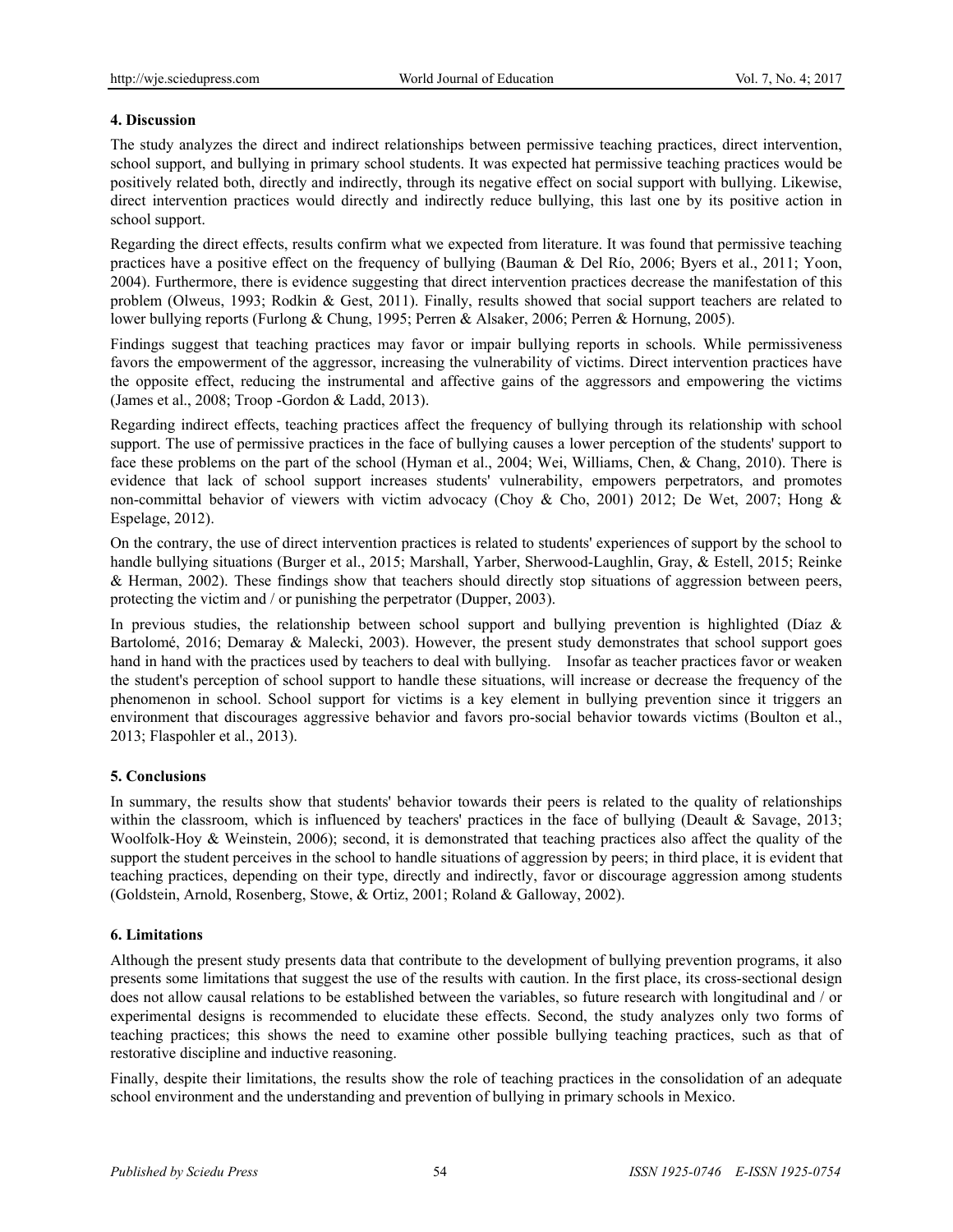#### **References**

- Aceves, M., Hinshaw, S., Mendoza-Denton, R., & Page-Gould, E. (2010). Seek help form teachers or fight back? Student perception of teachers' actions during conflict and responses to peer victimization. *Journal of Youth and Adolescence, 39,* 658-669. https://doi.org/10.1007/s10964-009-9441-9
- Alampay, L. P., & Macapagal, M. E. (2011). *An exploratory study of bullying and school climate in urban and rural high schools*. Quezon City: Institute of Philippine Culture/Ateneo de Manila University.
- Astor, R. A., Meyer, H. M., & Pitner, R. O. (2001). Elementary and middle school students' perceptions of violence-prone school subcontexts. *Elementary School Journal, 101*, 511-528. https://doi.org/10.1086/499685
- Atria, M., Strohmeier, D., & Spiel, C. (2007). The relevance of the school class as social unit for unit for the prevalence of bullying and victimization. *European Journal of Developmental Psychology, 4*, 372-387. https://doi.org/10.1080/17405620701554560
- Barker, E., Arseneault, L., Brendgen, M., Fontaine, N., & Maughan, B. (2008). Joint development of bullying and victimization in adolescence. Relations to delinquency and self-harm. *American Academy of Child and Adolescent Psychiatry, 47*, 1030-1038. https://doi.org/10.1097/CHI.ObO13e31817eec98
- Bauman, S., & Del Rio, A. (2006). Preservice teachers' responses to bullying scenarios: Comparing physical, verbal, and relational bullying. *Journal of Educational Psychology, 98*, 219-231. https://doi.org/10.1037/0022-0663.98.1.219
- Bauman, S., Rigby, K., & Hoppa, K. (2008). US teachers' and school counsellors' strategies for handling school bullying incidents. *Educational Psychology, 28*, 837-856. https://doi.org/10.1080/01443410802379085
- Borowsky, I., Taliaferro, L., & McMorris, B. (2013). Suicidal thinking and behaviour among youth involved in verbal and social bullying: risk and protective factors. *Journal of Adolescent Health, 53*, 4-12. https://doi.org/10.1016/j. jadohealth.2012.10.280
- Boulton, M. J., Murphy, D., Lloyd, J., Besling, S., Coote, J., & Lewis, R. (2013). Helping counts: predicting children´s intentions to disclose being bullied to teacher from prior social support experiences. *British Educational Research Journal, 39,* 209-221. https://doi.org/10.1080/01411926.2011.627420
- Bradshaw, C., Sawyer, A., & O'Brennan, L. (2007). Bullying and peer victimization at school: Perceptual differences between students and school staff. *School Psychology Review, 36*, 361-382.
- Brendgen, M., Girard, A., Vitaro, F., Dionne, G., & Boivin, M. (2016). Personal and familial predictors of peer victimization trajectories from primary to secondary school. *Developmental Psychology, 52*, 1103-1114. https://doi.org/10.1037/dev0000107
- Brewster, A. B., & Bowen, G. L. (2004). Teacher support and the school engagement of Latino middle and high school students at risk of school failure. *Child and Adolescent Social Work Journal, 21*, 47-67. https://doi.org/10.1023/B:CASW.0000012348.83939.6b
- Burger, C., Strohmeier, D., Sprober, N., Bauman, S., & Rigby, K. (2015). How teachers respond to school bullying: An examination of self-reported intervention strategy use, moderator effects, and concurrent use of multiple strategies. *Teaching and Teacher Education, 51*, 191-202. https://doi.org/10.1016/j.tate.2015.07.004
- Byers, D., Caltabiano, N., & Caltabiano, M. (2011). Teachers' attitudes towards overt and covert bullying, and perceived efficacy to intervene. *Australian Journal of Teacher Education, 36*, 105-119. https://doi.org/10.14221/ajte. 2011v36n11.1
- Byrne, B. (2010). *Structural equation modeling with AMOS. Basic concepts, applications, and programming* (2<sub>nd</sub>) ed.). New York, NY: Routledge Taylor & Francis Group.
- Castillo, C., & Pacheco, M. (2008). Perfil del maltrato (bullying) entre estudiantes de secundaria en la ciudad de Mérida, Yucatán [Profile of bullying among high school students in the city of Mérida, Yucatán]. *Revista Mexicana de Investigación Educativa, 13*(28), 825-842.
- Choi, S., & Cho, Y. (2012). Influence of psychological and social factor son bystanders' roles in school bullying among Korean-American students in the Unites States. *School Psychology International, 34*, 67-81. https://doi.org/10.1177/0143034311430406
- Conde, S. (2012). *Estudio de la gestión de la convivencia escolar en centros de Educación Secundaria de Andalucía: Una propuesta de evaluación basada en el modelo EFQM* (Unpublisshed doctoral thesis), Universidad de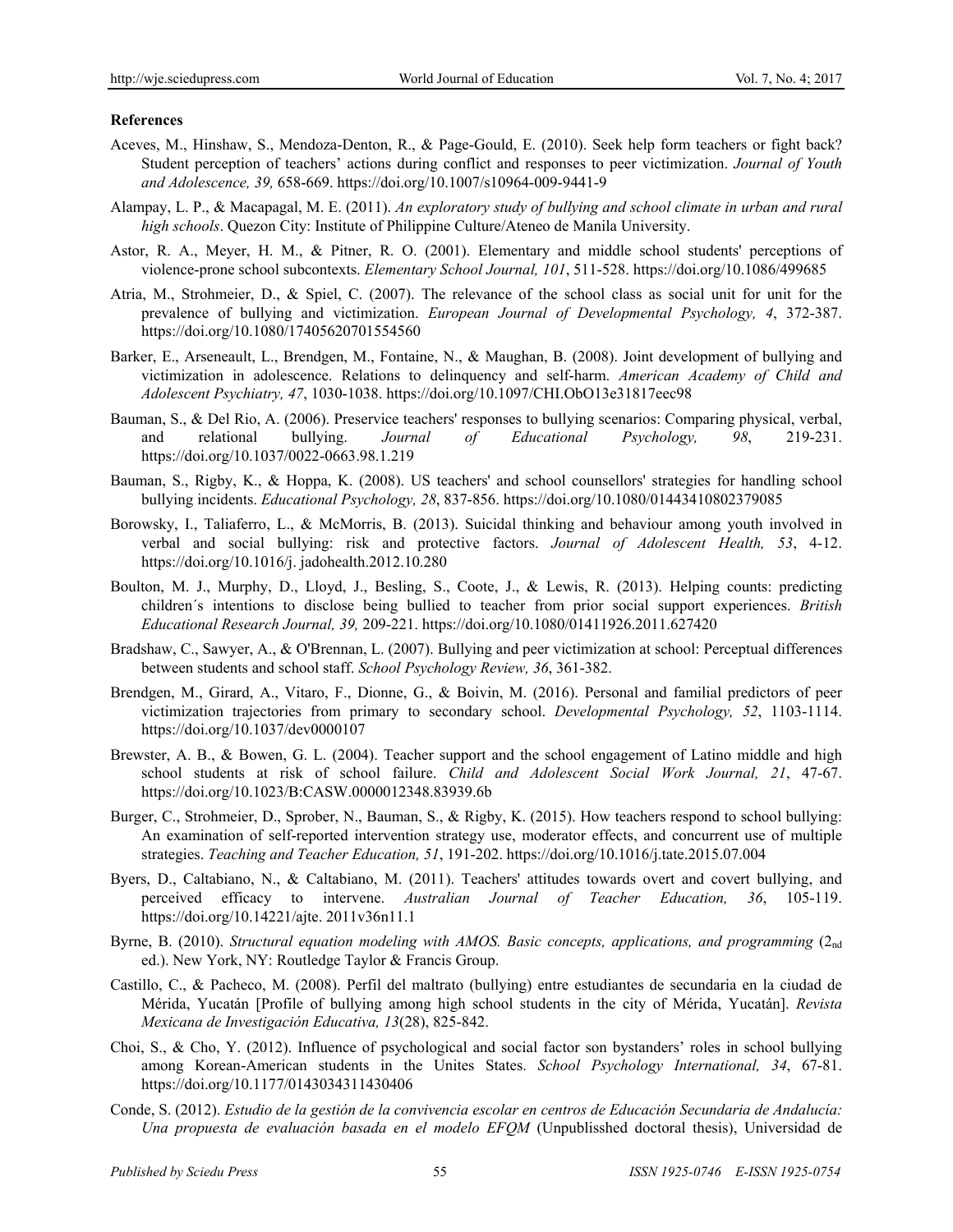Huelva [Study of the management of school coexistence in secondary education centers in Andalusia: An evaluation proposal based on the EFQM model]. Retrieved from http://rabida.uhu.es/dspace/bitstream/handle/10272/6438/Estudio de la gestion de la convivencia.pdf?sequen ce

- Craig, W., Harel-Fisch, Y., Fogel-Grinvald, H., Dostaler, S., Hetland, J., Simons-Morton, B., & Molcho, M. (2009). A cross-national profile of bullying and victimization among adolescent in 40 countries. *International Journal of Public Health, 54*, 216-224. https://doi.org/10.1007/s 00038-0 09-5413-9
- De Wet, C. (2006). Free state educators' experiences and recognition of bullying at schools. *South African Journal of Education, 26,* 61-73.
- De Wet, C. (2007). Educator's perceptions on bullying prevention strategies. *South African Journal of Education, 27*, 91-208.
- Demaray, M., & Malecki, C. (2003). Perceptions of the frequency and importance of social support by students classified as victims, bullies, and bully/victims in an urban middle school. *School Psychology Review, 32*(3), 471-479.
- Demaray, M., Malecki, C., Davidson, L., Hodgson, K., & Rebus, P. (2005). The relationship between social support and student adjustment: A longitudinal analysis. *Psychology in the Schools, 42*, 691-706. https://doi.org/10.1002/ pits.20120
- Di Stasio, M., Savage, R., & Burgos, G. (2016). Social comparison, competition, and teacher- student relationships in junior high school classrooms predicts bullying and victimization. *Journal of Adolescence, 53*, 207-216. https://doi.org/10.1016/j.adolescence.2016.10.002
- Díaz, E., & Bartolomé, R. (2016). Social Support as a School victimisation risk factor. *Journal of Child and Family Studies, 25*, 3473–3480. https://doi.org/10.1007/s10826-016-0503-9
- Dupper, D. (2003). *School social work: Skills and interventions for effective practice*. Hoboken, NJ: John Wiley & Sons.
- Ellis, A., & Shute, R. (2007). Teacher responses to bullying in relation to moral orientation and seriousness of bullying. *British Journal of Educational Psychology, 77*, 649-663. https://doi.org/10.1348/000709906X 163405
- Farmer, T., Lines, M., & Hamm, J. (2011). Revealing the invisible hand: The role of teachers in children's peer experiences. *Journal of Applied Developmental Psychology, 32*, 247-256. https://doi.org/10.1016/j.appdev.2011.04.006
- Flaspholer, P., Elfstrom, J., Vanderzee, K., & Sink, H. (2009). Stand by me: the effects of peer and teacher support in mitigating the impact of bullying on quality of life. *Psychology in the Schools, 46*, 636-649. https://doi.org/10.1002/pits.20404
- Gini, G., Pozzoli, T., Borghi, F., & Franzoni, L. (2008). The role of bystanders in students' perception of bullying and sense of safety. *Journal of School Psychology, 46*, 617-638. https://doi.org/10.1016/j.jsp. 2008.02.001
- Goldstein, N., Arnold, D., Rosenberg, J., Stowe, R., & Ortiz, C. (2001). Contagion of aggression in day care classrooms as a function of peer and teacher responses. *Journal of Educational Psychology, 93*, 708-719. https://doi.org/10.1037/0022-0663.93.4.708
- Hanish, L., Eisenberg, N., Fabes, R., Spinrad, T., Ryan, P., & Schmidt, S. (2004). The expression and regulation of negative emotions: Risk factors for young children's peer victimization. *Development and Psychopathology, 16,* 335-353. https://doi.org/10.10170S0954579404044542
- Hayes, A. (2009). Beyond Baron and Kenny: Statistical mediation analysis in the new millennium. *Communication Monographs, 76*, 408-420. https://doi.org/10.1080/03637750903310360
- Heilbron, N., & Prinstein, M. (2010). Adolescent peer victimization, peer status, suicidal ideation, and nonsuicidal self-injury: Examining concurrent and longitudinal associations. *Merrill-Palmer Quarterly, 56*(3), 388-419. Retrieved from http://www.jstor.org/stable/23098075
- Hong, J., & Espelage, D. (2012). A review of research on bullying and peer victimization in school: An ecological system analysis. *Aggression and Violent Behavior, 17*, 311-322. https://doi.org/10.1016/j.avb.2012.03.003
- Hughes, J., Cavell, T., & Willson, V. (2001). Further support for the developmental significance of the quality of the teacher–student relationship. *Journal of School Psychology, 39*, 289-301. https://doi.org/10.1016/S0022-4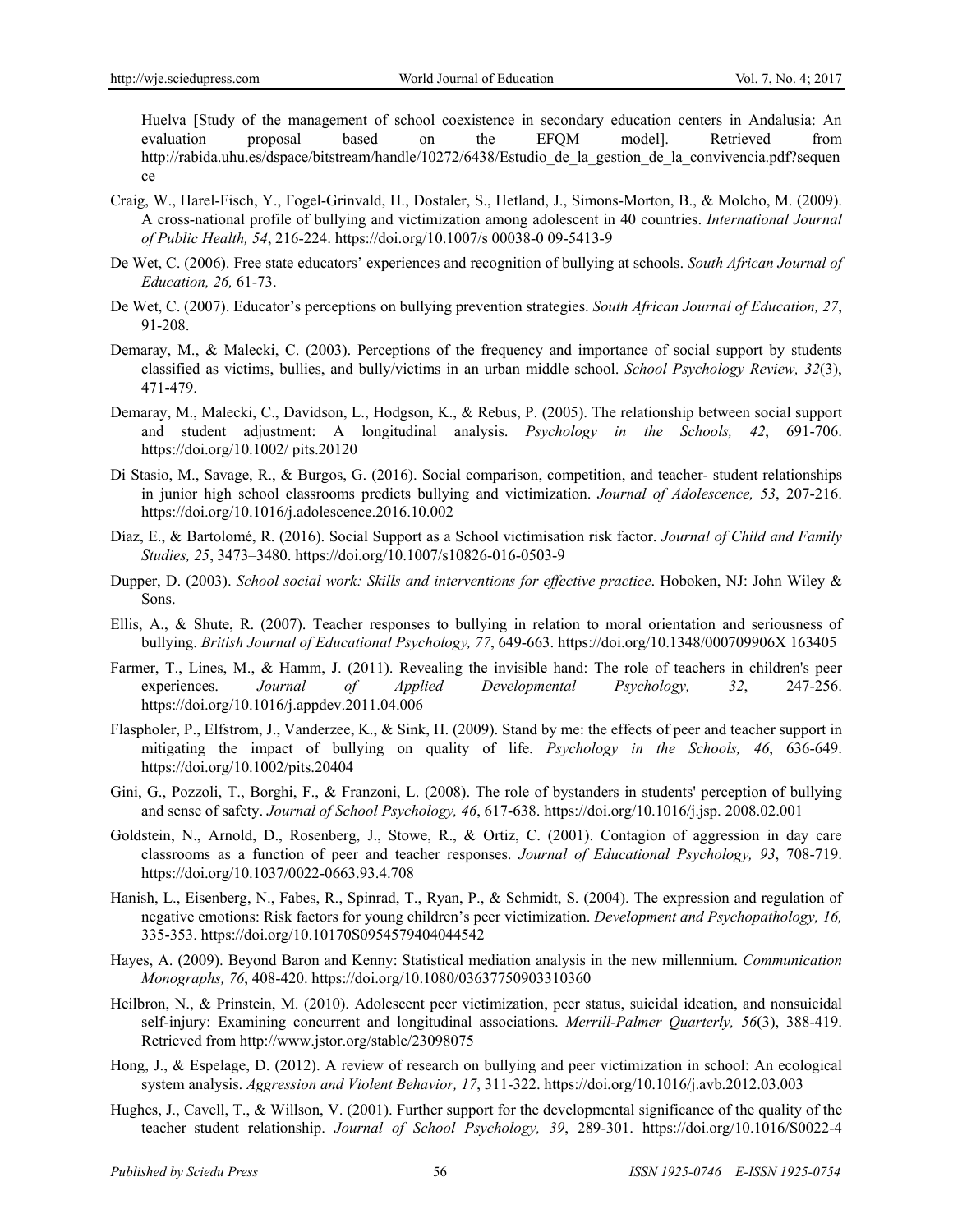405(01)00074-7

- Hyman, I., Mahon, M., Cohen, I., Snook, P., Britton, G., & Lurkis, L. (2004). Student alienation syndrome: The other side of school violence. In J. C. Conoley & A. P. Goldstein (Eds.), *School violence intervention: A practical handbook* (2nd, pp. 483-506). New York, NY: The Guilford Press.
- Instituto Nacional para la Evaluación de la Educación [INEE] (2006). *Panorama Educativo de México*. México: INEE [Educational Panorama of Mexico]. Retrieved from http://www.oei.es/quipu/mexico/ 01-panoramaweb.pdf
- Iyer, R., Kochenderfer-Ladd, B., Eisenberg, N., & Thompson, M. (2010). Peer victimization and effortful control: relations to school engagement and academic achievement. *Merrill-Palmer Quarterly, 56*, 361-387. https://doi.org/10.1353/mpq.0.0058
- James, D., Lawlor, M., Courtney, P., Flynn, A., Henry, B., & Murphy, N. (2008). Bullying behaviour in secondary schools: What roles do teachers play? *Child Abuse Review, 17,* 160-173.
- Kochenderfer-Ladd, B., & Pelletier, M. (2008). Teachers' view and belief about bullying influences on classroom management strategies and students' coping with peer victimization. *Journal of School Psychology, 46*, 431-453. https://doi.org/10.1016/j.jsp.2007.07.005
- Kochenderfer-Ladd, B., & Troop, W. (2010). Introduction to the special issue contexts, causes and consequences: new directions in peer victimization research. *Merrill-Palmer Quarterly, 56*, 221-230. https://doi.org/10.1353/mpq.0.0048
- Ma, X. (2002). Bullying in middle school: Individual and school characteristics of victims and offenders, school effectiveness and school improvement. *An International Journal of Research, Policy and Practice, 13*, 63-89. https://doi.org/10.1076/sesi.13.1.63.3438
- Malecki, C., Demaray, M., & Elliot, S. N. (2000). *The Child and Adolescent Support Scale*. DeKalb, Illinois: Northern, Illinois University.
- Marshall, A., Yarber, W., Sherwood-Laughlin, C., Gray, M., & Estell, D. (2015). Coping and survival skills: the role school personnel play regarding support for bullied sexual minority-oriented youth. *Journal of School Health, 85*, 334-340. https://doi.org/10.1111/josh.12254
- McNeely, C., & Falci, C. (2004). School connectedness and the transition into and out of health-risk behaviour among adolescents: A comparison of social belonging and teacher support. *Journal of School Health, 74*, 284-292. https://doi.org/10.1111/j.1746-1561.2004.tb08285.x
- Möble, T., Kleimann, M., & Rehbein, F. (2008). *Violent behavior at school –Interplay or violent media use, acceptance of violence, personality traits and peer group– a structural equation analysis*. Lisboa: Facultad de Psicomotricidad Humana-Universidad Técnica de Lisboa.
- Natvig, G., Albrektsen, G., & Qvarnstrom, U. (2001). School-related stress experience as a risk factor for bullying behavior. *Journal of Youth and Adolescence, 30,* 561-575. https://doi.org/10.1023/A:1010448604838
- Olweus, D. (1993). Bullies on the playground. The role of victimization. In C. Hart (Ed.), *Children on the playground: Research perspectives and applications* (pp. 85-128). New York, NY: SUNY Press.
- Perren, S., & Alsaker, F. (2006). Social behavior and peer relationships of victims, bully-victims, and bullies in kindergarten. *Journal of Child Psychology and Psychiatry, 47*, 45-57. https://doi.org/10.1111/j.1469-7610.2005.01445.x
- Perren, S., & Hornung, R. (2005). Bullying and delinquency in adolescence: Victims' and perpetrators' family and peer relationships. *Swiss Journal of Psychology, 64*, 51-64. https://doi.org/10.1024/1421-0185.64.1.51
- Piotrowski, D., & Hoot, J. (2008). Bullying and violence in schools: What teachers should know and do. *Childhood Education, 84,* 357-363. https://doi.org/10.1080/00094056.2008.10523043
- Reinke, W., & Herman, K. (2002). Creating school environments that deter antisocial behaviors in youth. *Psychology in the Schools, 39,* 549-560. https://doi.org/10.1002/pits.10048
- Rigby, K. & Bagshaw, D. (2003). Prospects of adolescent students collaborating with teachers in addressing issues of bullying and conflict in schools. *Educational Psychology, 32*, 535-546. https://doi.org/10.1080/0144341032000123787
- Rigby, K. (2014). How teacher address cases of bullying in schools: a comparison of five reactive approaches.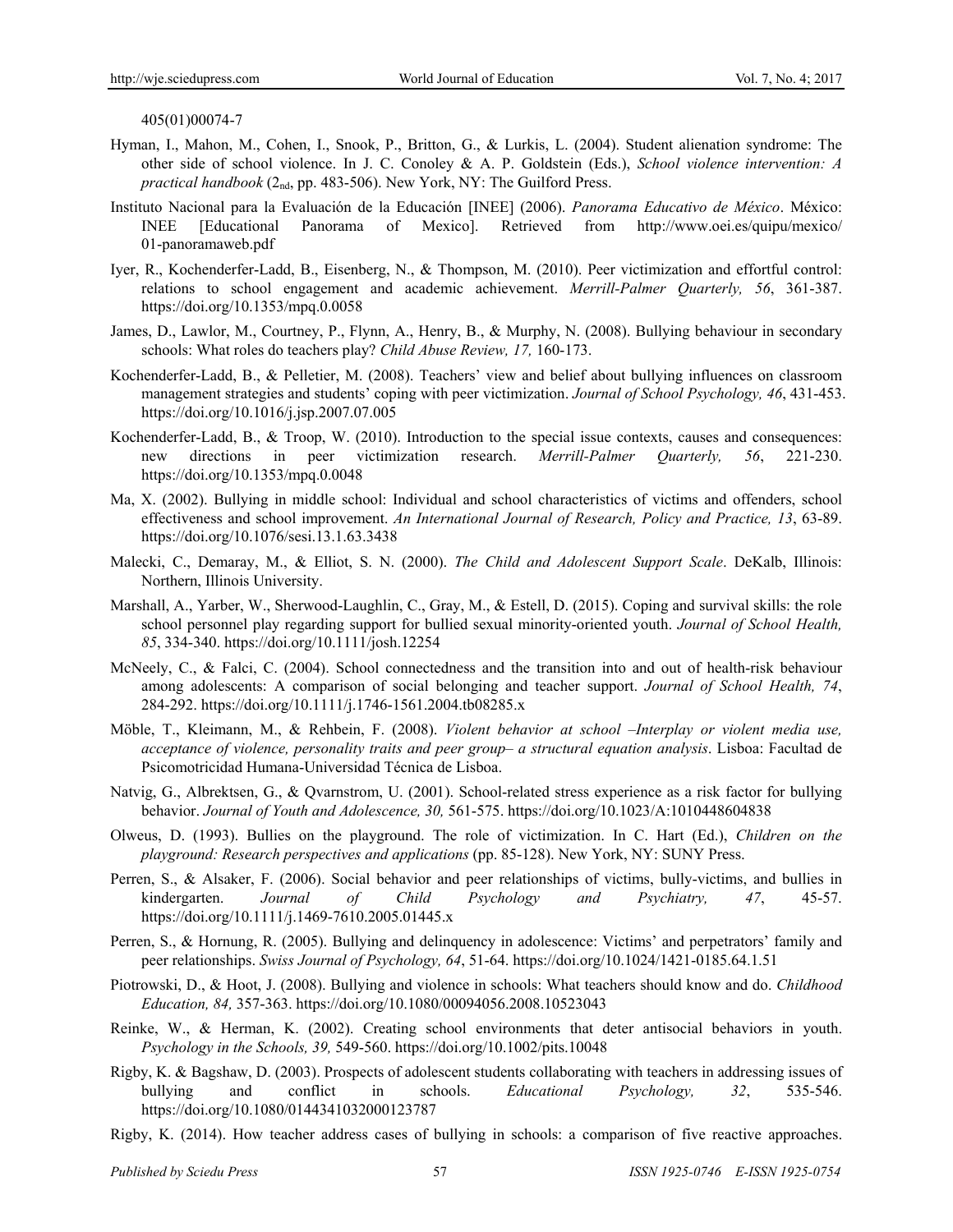*Educational Psychology in Practice, 30*, 409-419. https://doi.org/10.1080/02667363.2014.949629

- Rodkin, P., & Gest, S. (2011). Teaching practices, classroom peer ecologies, and bullying behaviors among schoolchildren. In D. Espelage, & S. Swearer (Eds.), *Bullying in North American schools* (pp. 75-90). New York, NY: Lawrence Erlbaum.
- Rodkin, P., & Hodges, E. (2003). Bullies and victims in the peer ecology: Four questions for psychologists and school professionals. *School Psychology Review, 32*(3), 384-400.
- Roland, E., & Galloway, D. (2002). Classroom influences on bullying. *Educational Research, 44*, 299-312. https://doi.org/10.1080/0013188022000031597
- Salmivalli, C., Voeten, M., & Poskiparta, E. (2011). Bystander's matters: associations between reinforcing, defending, and the frequency of bullying behavior in classrooms. *Journal of Clinical Child & Adolescent Psychology, 40*, 668-676. https://doi.org/10.1080/15374416.2011.597090
- Sheng, H., Herbert, J., Kang, J., & Yu, H. (2009). The effects of individual characteristics, teacher practice, and school organizational factors on students' bullying: A multilevel analysis of public middle schools in Taiwan. *Children and Youth Services Review, 32*, 137-143.
- Solberg, M., & Olweus, D. (2003). Prevalence estimation of school bullying with the Olweus bully/victim questionnaire. *Aggressive Behavior, 29*, 239-268. https://doi.org/10.1002/ab.10047
- Song, S., & Swearer, S. (February, 2002). *An Ecological Analysis of Bullying in Middle School: understanding school climate across the bully–victim continuum*. Paper presented at the Annual Convention of the National Association of School Psychologists, Chicago.
- Struyf, E., Adriaensens, S., & Meynen, K. (2011). Are beginning teachers ready for the job? The development and validation of an instrument to measure the basic skills of beginning secondary teachers. *Assessment & Evaluation in Higher Education, 34,* 429-449. https://doi.org/10.1080/026029 38.2011.581748
- Swearer, S. & Espelage, D. (2001). Expanding the social-ecological framework of bullying among youth: Lessons learned from the past and directions for the future. In D. L. Espelage & S. M. Swearer (Eds.), *Bullying in North American schools* (2nd ed., pp. 3-12). New York, NY: Lawrence Erlbaum.
- Tronco, J., & Madrigal, A. (2013). Violencia escolar en México: una exploración de sus dimensiones y consecuencias [School violence in Mexico: an exploration of its dimensions and consequences]. *Revista Trabajo Social Unam, 4*, 25-42.
- Troop-Gordon, W., & Ladd, G. (2013). Teachers' victimization-related beliefs and strategies: Associations with students' aggressive behavior and peer victimization. *Journal of Abnormal Child Psychology, 43*, 45-60. https://doi.org/10.1007/s10802-013-9840-y
- Valadez, I. (2008). *Violencia escolar: maltrato entre iguales en escuelas secundarias de la zona metropolitana de Guadalajara* (Informe de investigación) [School violence: abuse among equals in secondary schools in the metropolitan area of Guadalajara (Research report).]. Retrieved from http://cvsp.cucs.udg.mx/drupal6/documentos/ violencia\_escolar\_libro.pdf
- Valdés, A., & Carlos, E. (2014). Relación entre el autoconcepto social, el clima familiar y el clima escolar con el bullying en estudiantes de secundarias [Relationship between social self-concept, family climate and school climate with bullying in secondary students]. *Avances en Psicología Latinoamericana, 32*, 443-453. https://dx.doi.org/10.12804/apl32.03.201407
- Valdés, A., Estévez, E., & Manig, A. (2014). Creencias de docentes acerca del bullying [Teachers' beliefs about bullying]. *Perfiles Educativos, 36*(145), 51-64. https://doi.org/10.1016/S0185-2698(14)70637-3
- Valdés, A., Martínez, B., & Carlos, E. (2017). El rol de las prácticas docentes en la prevención de la violencia escolar entre pares [The role of teaching practices in the prevention of school violence among peers]. *Revista de Psicodidáctica, 22*(2). https://doi.org/10.1016/j.psicoe.2017.05.007
- Varjas, K., Henrich, C., & Meyers, J. (2009). Urban middle school students' perceptions of bullying, cyberbullying, and school safety. *Journal of School Violence, 8*, 159-176. https://doi.org/10.1080/1538 8220802074165
- Vedder, P., Boekaerts, M., & Seegers, G. (2005). Perceived social support and well-being in school: The role of student ethnicity. *Journal of Youth and Adolescence, 34*, 269-278. https://doi.org/10.1007/s10964-00 5-4313-4
- Veenstra, R., Lindenberg, S., Huitsing, G., Sainio, M., & Salmivalli, C. (2014). The role of teachers in bullying: the